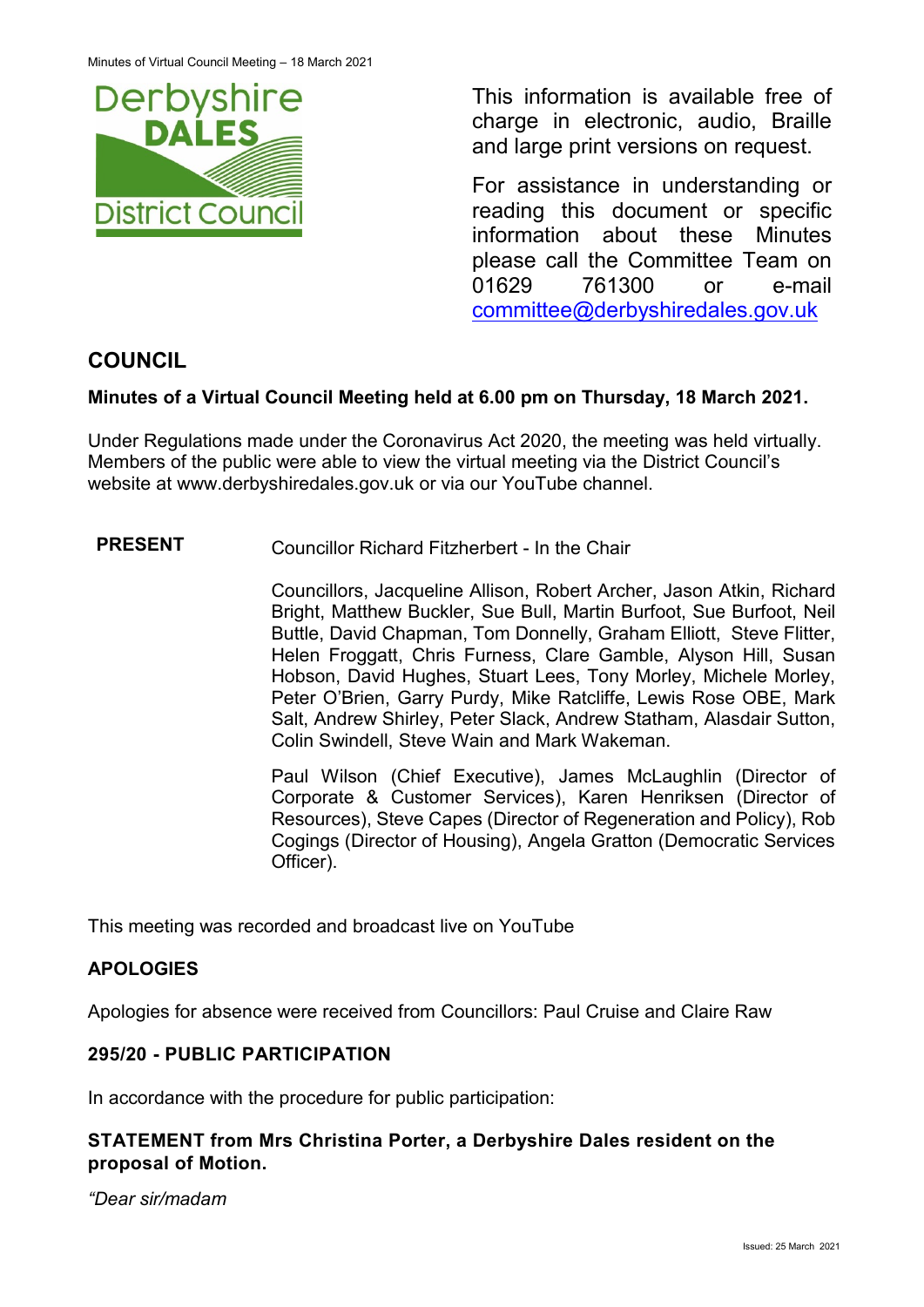*I do not wish to speak at the meeting on Thursday but I would like to comment on Cllr Jason Atkin suggestion to use the Covid 19 additional burdens money received from central government to be shared with all staff at a rate of £150 each.*

*This money should not be used for a staff payment. This should be used for the purpose it was given and only used for that.*

*There is still money to be spent relating to Covid 19, we are not out of this pandemic and the money must be available to be used for that purpose not to top up wages for staff.*

*Staff are paid to do their job and whilst I appreciate many have worked extremely hard during this pandemic so has everyone else in lots of other jobs.*

*If the money is not required currently it should be protected and rolled over to the next financial year and if that is not possible it should be returned to the government.*

*Christina Porter"*

#### **RESPONSE**

Thank you for your statement. I'm sure the issues raised will be considered by Members as part of the motion to be debated later on this agenda. I can't pre-empt the outcome of that debate, but it will be interesting to hear the views of Members on the matter.

# **QUESTION from Mr Peter Dobbs, an Ashbourne resident, on the draft recommendations impact on service delivery.**

#### *Ref Item 16 LGBCE Draft Report*

*Para 2.4 in the officer report reads;* 

*2.4 Officers have reviewed the draft recommendations and have not identified any implications which would impact negatively upon service delivery.*

*I am concerned therefore that the consequences of the following aspect of the LGBCE proposals may have been overlooked. I do appreciate that this is a long and complex report with many important documents on the LGBCE website and not in this report itself, so the following comment is made in order to achieve accuracy and is not a criticism.* 

*In the Ashbourne Town Council warding arrangements (p24 of the draft report) LGBCE are suggesting halving the number of Town Councillors for the largest and fastest growing ward (Hilltop). This is currently represented by 4 Cllrs for a current electorate of about 2,726. LGBCE suggest 2 Cllrs for a projected electorate of about 2,800 by 2026.*

*This makes no sense and would, I believe 'impact negatively on service delivery' although I would appreciate a clarification on what is meant by that.*

*Qn. Would it be possible for Council to note that the broad statement in 2.4 might be a little premature, and that perhaps a review of data supplied to LGBCE should be undertaken when staffing permits?*

#### **RESPONSE**

Thank you for your question. The Council has received a request from Ashbourne Town Council to review the data supplied to LGBCE. This review is underway and officers will respond to the Town Council in due course.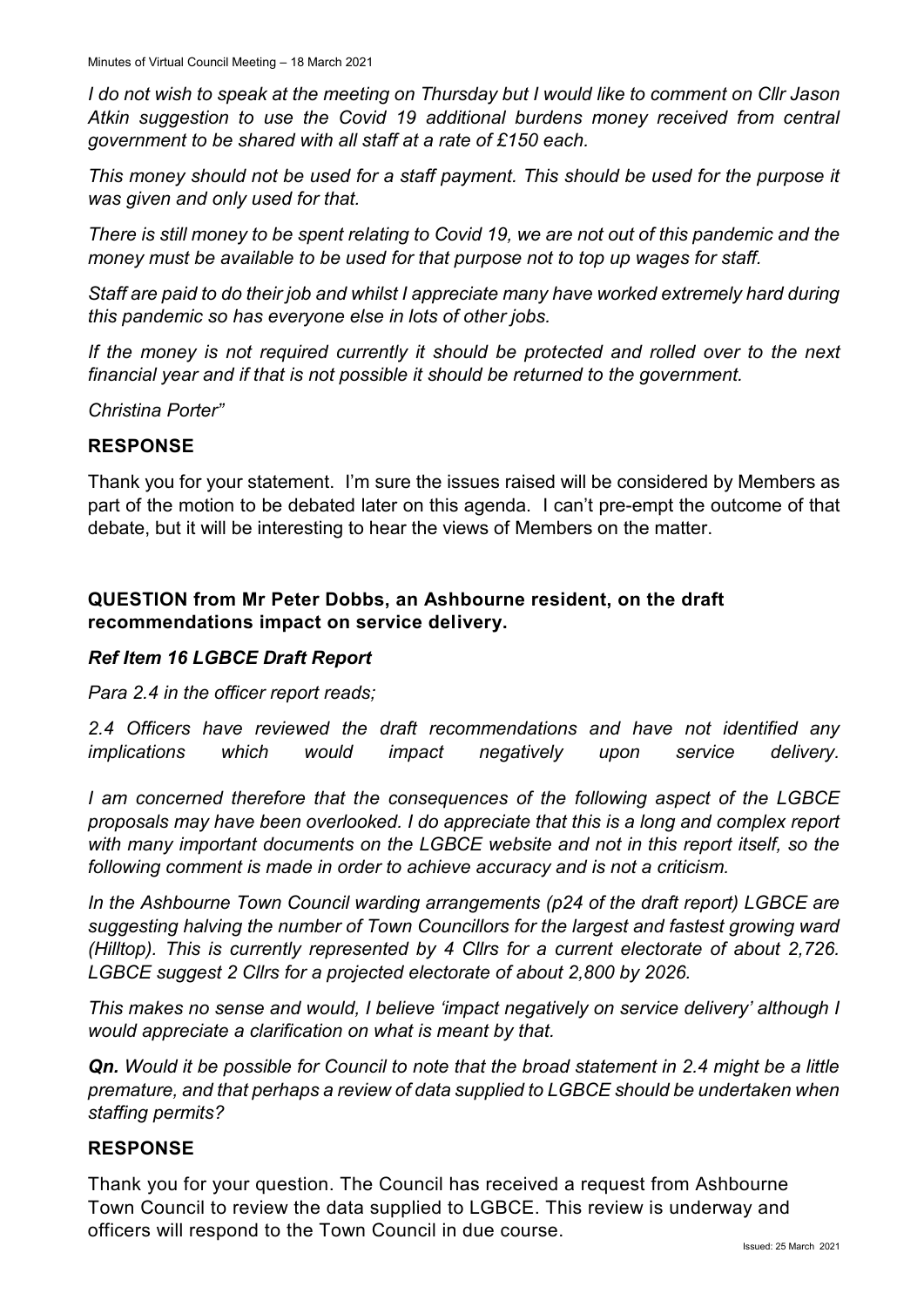However, as these proposals come from LGBCE, any concerns held by an elector or interested party should be directed to the Boundary Commission as part of their consultation before 12 April.

# **STATEMENT from Mr Nigel Lee, a Derbyshire Dales resident, on the views sought from DCC and the PDNPA.**

*As a Derbyshire resident, admirer of Derbyshire Dales District Council's (DDDC) excellent information by email service, and member of the public with, as far as I can recall, no prior knowledge of Peaks and Dales Railway (P&DR) and its proposals, I was interested to learn from you that "There's an interesting report at our full council meeting this Thursday (18 March) advising Members about proposals being advocated by P&DR to re-open the railway line from Matlock to Manchester".*

*Clicking through to the meeting agenda I first noted:*

*Agenda Item 17*

*PEAKS AND DALES RAILWAY – MANCHESTER AND EAST MIDLANDS RAIL ACTION PARNERSHIP*

*To note a report of the views of Derbyshire County Council and the Peak District National Park Authority, over the proposals being advocated by Peaks and Dales Rail to re-open the railway line from Matlock to Manchester*

*and then the aforementioned report itself, in particular its sections,*

- *PURPOSE OF REPORT*
- *RECOMMENDATION - That the views of Derbyshire County Council and the Peak District National Park Authority are noted.*
- *VIEWS OF NATIONAL PARK AUTHORITY AND COUNTY COUNCIL*

*My immediate thought on reading the DDDC report was that councillors are being asked to note the views of Derbyshire County Council (DCC) and the Peak District National Park Authority (PDNPA), as so authoritatively set out in section 3, with almost no attempt to provide any traceability. No references are given as to whom in DCC and PDNPA has expressed such views, when they did so and in what form they did so. No background papers (section 8) are provided and the sole attachment (section 9) is P&DR's own report. There only traceability at all of any of the stated views is, going back to October 2020, the P&DR report saying "DCC is currently unsupportive of the reinstatement, but has not offered any evidence in support of its position and for the environmental damage cited as its concern".*

*My next thought was to wonder if the DDDC report excludes citations for the views it attributes to DCC and PDNPA because these views are so unequivocal, so well reported and so well known among DDDC councillors and the general public (myself sadly excluded) that the author believed such enlightenment to be unnecessary. The facts appear to be the opposite though. As far as my searches reveal:*

 *DCC's website (where I used its search engine and also read recent council meeting agendas and minutes) is silent on the matter (it's hardly relevant that one*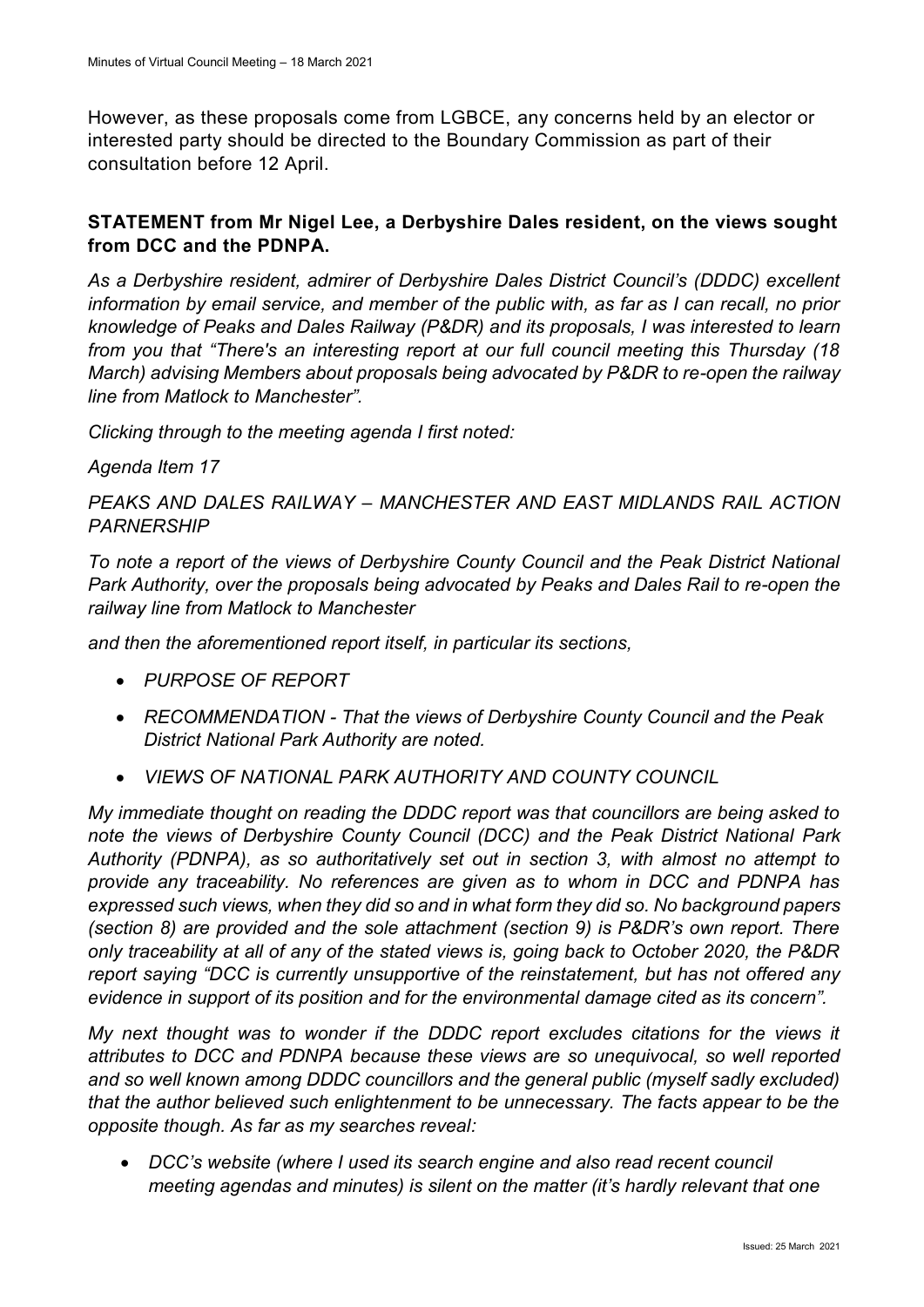*can find a report on Derby/Matlock-Manchester rail reopening commissioned by DCC back in 2004).*

- *PDNPA's website (where I used its search engine and also read meeting agendas and minutes) is silent on the matter, other than for a feature (evidently written when the Monsal Trail improvement opened) entitled "Monsal Trail - Effect on the Railway Line" which starts "The new route has no negative impact on plans to reinstate the*  railway in the future. In fact it helps preserve the line. Current and future planning *policies safeguard the route of the railway".*
- *DDDC's website has no further information on DCC and PDNPA views.*
- *The web as a whole has no more relevant information than BBC reports saying that:*

*A spokesman for the Peak District National Park Authority said any proposal would need to ensure that a rail line was "not detrimental to the landscape features of the national park", as well as providing a cycling and walking trail'*

*and,*

*Peak District National Park Authority's conservation and planning director John Scott said the railway line and the trail were "incompatible"."It's hard to see how you can have the railway back and have the trail experience as it is at the moment," he said.*

*Please be clear that here I am not criticising the nature of DCC's and PDNPA's views on P&DR's proposals. My criticism is that DDDC is seeking to note the views of DCC and PDNPA without giving any citations to its descriptions of those views. I would expect councillors to seek such citations before agreeing to note anything. Any citations that DDDC can share with me would be welcome please.*

#### *Related observations*

*It would serve democracy better if any views that DCC and PDNPA do have on P&DR's proposals or on the re-opening of the Derby/Matlock to Manchester rail route more generally are shared with the public via their websites.*

*The search engine on DCC's website is not fit for purpose and should be replaced. My search on "rail" produced a 19-page list of items the majority of which clearly have nothing to do with rail. My close inspection of one of the silliest ones, namely "Banana Loaf Recipe" (one of many recipes flagged), failed even to find the letters "rail" embedded within any of its words.*

#### **RESPONSE**

Officers have asked both Derbyshire County Council and the Peak District National Park Authority if they are willing for their letters on this matter to be made public. Should they allow it, we will place them on the District Council's website.

#### **296/20 – INTERESTS**

Councillor David Chapman declared a personal interest in Item 9.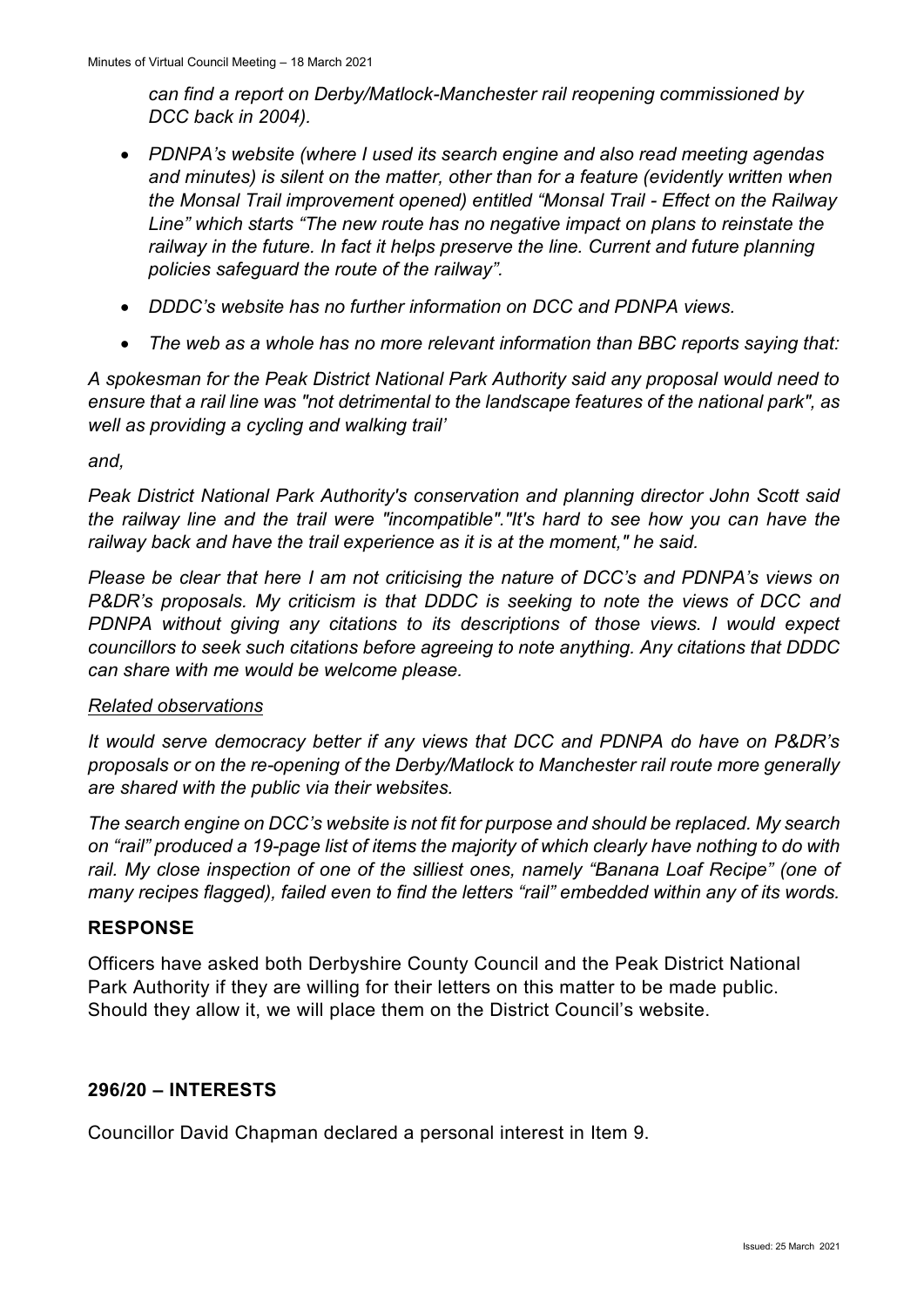#### **297/20 – APPROVAL OF MINUTES**

It was moved by Councillor Richard Fitzherbert seconded by Councillor Andrew Shirley and

| <b>RESOLVED</b>                  | That the Minutes of the Derbyshire Dales District Council held on<br>Council<br>Council - Extraordinary Meeting<br>Council - Budget | 21 January 2021<br>4 February 2021<br>4 March 2021 |
|----------------------------------|-------------------------------------------------------------------------------------------------------------------------------------|----------------------------------------------------|
|                                  | be approved as a correct record:                                                                                                    |                                                    |
| <b>RESOLVED</b><br>(unanimously) | That the minutes of the Council Meetings listed in the Minute book<br>for the period 21 January 2021 to 9 March 2021 be received    |                                                    |
|                                  | The Chairman declared the motion CARRIED.                                                                                           |                                                    |

Councillor Colin Swindell joined the meeting 18:07

#### **298/20 - LEADERS' ANNOUNCEMENTS**

Councillor Gary Purdy Leader of the Council, made the following statement:

*"I first of all want to thank Paul and the CLT Team for the Organisational Update recently circulated. Once again it reveals the extensive amount of work that is being carried out by Staff in this Authority and during very difficult times.*

*Whilst we might be celebrating the success of the Government Vaccination programme, the recent out-break of the Covid infection at HMP Sudbury reminds us not to be complacent and to be always on our guard. Unfortunately a number of staff in our Clean & Green Team have reported symptoms of the virus and this of course has a knock on effect and team isolation.*

*There are still very many challenges ahead before we can consider that life is back to normal. Plans are in place to help follow the Government guidelines on the gradual re-opening of businesses in the next few weeks.*

*I also want to re-emphasis a message circulated by our Communications Manager, Jim Fearn, with regard to the scam recently discovered in Wirksworth. People should be aware that our Revenues Team have received calls from Council Tax payers in the Wirksworth area about phone calls and emails claiming to advise of a Council Tax refund. This is a SCAM so please beware.*

*Excellent and quick footed work by our Community Development Team resulted in a £110,00 award that DDDC will pass on to Freedom Leisure. Very well done to the team involved.*

*The Chief Executive and CLT are closely examining the recent announcement on further grant funding from Government under the Levelling up scheme. Please be assured that we are looking very closely at what can be achieved in the timescale, which is very tight and according to the Prospectus which has to be rigidly followed.*

Issued: 25 March 2021 *At Lunchtime on Tuesday 2nd March I had the pleasure of meeting up with Rob Cogings, Cllr Steve Flitter and Father Brian Smith acting on behalf of Matlock Town Council at the historic Almshouses on Causeway Lane, Matlock. Derbyshire Dales District Council has invested £250,000 grant funding into an innovative project to upgrade the Almshouses. It was really*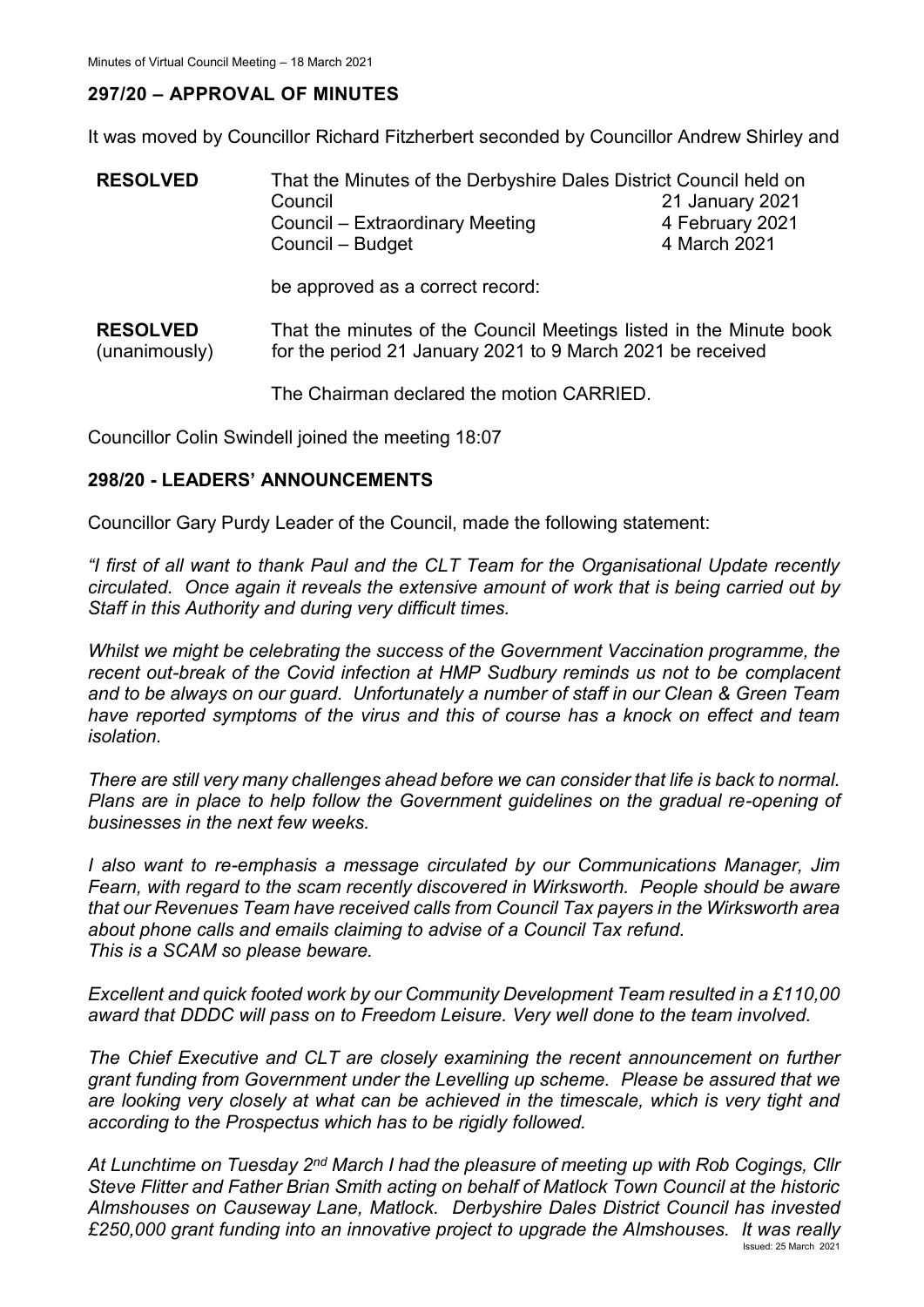*pleasing to see the fantastic change to these properties not only with modern appliances, but with superb green energy improvements including 32 solar panels, insulated floors and triple glazed windows.*

*The properties were built in 1895 so one can imagine the amount of work required to bring the properties up to modern living standards. One only has to look at the beaming smile of Father Brian Smith to see what it meant to help keep the memory of Margaret Harrison's gift to the community alive.*

*Well done once again to Rob and the Housing team and I know that Rob is already working on improving the other Almshouses in our area."*

# **299/20 - CHAIRMAN'S ANNOUNCEMENTS**

Councillor Helen Froggatt advised the Council there were no announcements

#### **300/20 – COMMITTEES**

It was moved by Councillor Richard Fitzherbert seconded by Councillor Andrew Shirley and

**RESOLVED** (unanimously) That the non-exempt minutes of the Committees listed in the Minute book for the period 21 January 2021 to 9 March 2021 be received

# **301/20 - QUESTIONS (RULE OF PROCEDURE 15)**

#### **Questions from Councillor Clare Gamble to Councillor Garry Purdy, Leader of the Council:**

*"Q1. The council received a complaint on 5th November 2020, that councillors in the Conservative group voted in a predetermined fashion in choosing a location for the Traveller site, when they voted through the Knabhall Lane, Tansley, site as the only site for consideration at the meeting held on 3rd September 2020. I understand other complaints are progressing, so could the council provide an update on the progress of this complaint?"*

#### **Councillor Purdy provided a verbal response:**

Thank you for your question. The assessment of such complaints is delegated to the Monitoring Officer or his deputies, in consultation with one of the Council's Independent Persons. The Deputy Monitoring Officer, following consultation with the Independent Person, decided that there was insufficient evidence to suggest a direct breach of the Code had taken place in respect of the complaint to which you refer and no further action should be taken as a result of the allegations.

*"Q2. Can the leader of the Conservative Group answer the question.....? Has your group taken a predetermined position on the Gritstone Road planning application in Matlock?"*

#### **Councillor Purdy provided a verbal response:**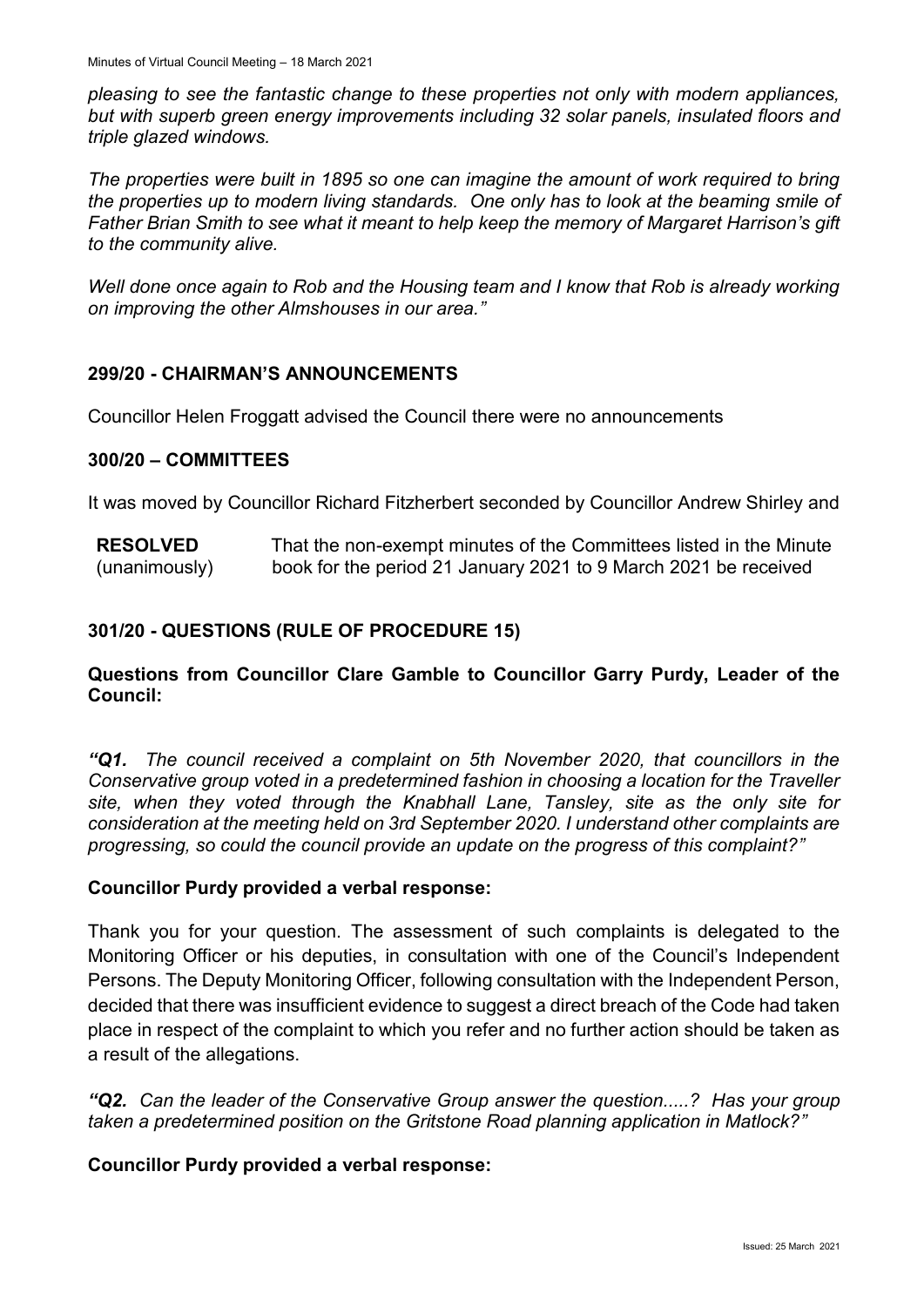Thank you for your question. As you know, every planning application must be determined according to its merits and various planning policies and representations received from statutory consultees. Members of any political group or none, when considered a planning application as a member of the Planning Committee, should not participate if they have predetermined the matter. I am not aware of any Member having stated that they have predetermined this matter, although I am aware of a number of Members across the authority whose views on this application are well known and would likely be considered by a reasonable observer to be biased in respect of this matter.

*"Q3. Last week was International Women's Day, this year, celebrating women in leadership*  positions. It was completely janored by this council. Can the council say whether this is reflective of the lack of women in senior roles in this authority, having only one female *member of the Corporate Leadership Team, and all male group leaders? Also, is it reflective of the ambivalent attitude it appears to have to sexist behaviour when exhibited within the council?"*

#### **Councillor Purdy provided a verbal response.**

Thank you for your question. The focus of the Council's leadership has been on responding to the pandemic, but I think in future years we could do more to join the global celebrations of the social, economic, cultural and political achievements of women.

The facts that we should not ignore are that the Deputy Leader of the Council and the Chair of the Governance and Resources Committee, which are both key political offices within this Council, are held by women. The Council's previous Chief Executive was also a woman and the previous Monitoring Officer was a woman. The Council also publishes equality information which shows a Gender Pay Gap of £234.83 in favour of female staff. These facts demonstrate that the District Council is an organisation which is not ambivalent on gender equality.

# *302/20 – PROPOSAL OF A NOTICE* **OF MOTION (RULE OF PROCEDURE 16)**

#### **MOTION**

The Council debated the following Motion, submitted by Councillor Jason Atkin, in accordance with Rule of Procedure 16

Motion:

*"That this Council recognise the commitment shown by all staff at this Authority.* 

*And that a one off payment is made to every employee of the Authority irrespective of position or pay scale, by way of recognition of their hard work and commitment.* 

*The payment suggested being £150 and is payed at the next cycle of salary payments. This payment will be met out of the Covid-19 Additional Burdens Monies we have received from Central Government and will not impact on the financial burden to this Authority."*

Councillor David Chapman left the meeting for this Item. All officers present at the meeting, other than the Monitoring Officer, left the meeting during consideration of the motion.

Councillor Jason Atkin introduced the Motion and requested a recorded vote.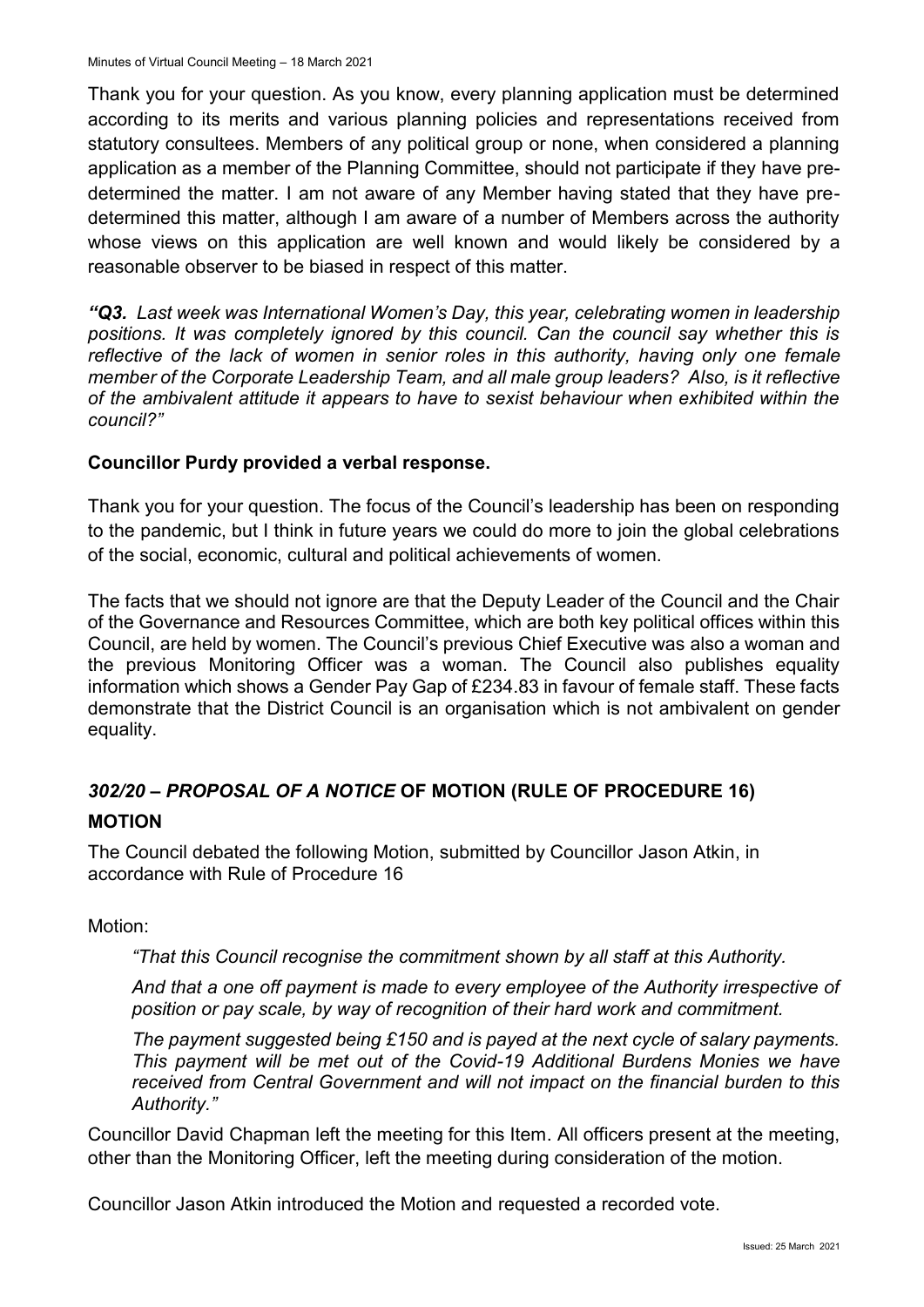Members debated the motion and all Members expressed their appreciation to staff for their hard work and goodwill during the challenging last 12 months.

It was moved by Councillor Jason Atkin seconded by Councillor Chris Furness and

# **RESOLVED**

| Voting: | For:            | Councillors, Jason Atkin, Richard Bright, Sue Bull, Neil Buttle,<br>Tom Donnelly, Graham Elliott, Richard Fitzherbert, Helen<br>Froggatt, Chris Furness, Alyson Hill, Susan Hobson, Stuart<br>Lees, Tony Morley, Michele Morley, Peter O'Brien, Garry Purdy,<br>Mike Ratcliffe, Mark Salt, Andrew Shirley, Peter Slack, Andrew<br>Statham, Alasdair Sutton, Colin Swindell, and Mark Wakeman. |
|---------|-----------------|-----------------------------------------------------------------------------------------------------------------------------------------------------------------------------------------------------------------------------------------------------------------------------------------------------------------------------------------------------------------------------------------------|
|         | <b>Against:</b> | Councillors, Jacqueline Allison, Robert Archer, Martin Burfoot,<br>Sue Burfoot, Steve Flitter, Clare Gamble, David Hughes, Steve<br>Wain                                                                                                                                                                                                                                                      |
|         | <b>Abstain</b>  | <b>Councillor Matthew Buckler</b>                                                                                                                                                                                                                                                                                                                                                             |

The Chairman declared the motion CARRIED

#### **303/20 – MEDIUM TERM FINANCIAL STRATEGY 2021/22 TO 2025/26 (Deferred Item 11 from 04/03/2021)**

Council considered a report seeking approval of the Medium Term Financial Strategy (MTFS) for 2021/22 to 2025/26 and agreement that when setting budgets for 2021/22 and beyond, wherever possible, spending be focused on the Council's corporate priorities. And also considered approval for the approach, as set out in the MTFS, for achieving the savings required to set balanced budgets i.e. that there would be a hold on any significant service reductions until the outcome of the funding / business rates reviews were known

It was moved by Councillor Andrew Statham, seconded by Councillor Alasdair Sutton and

| <b>RESOLVED</b><br>(Unanimously) | 1. | That approval is given to the Medium Term Financial<br>Strategy (MTFS) for 2021/22 to 2025/26, attached as<br>Appendix 1 to this report;                                                                                                                                                             |
|----------------------------------|----|------------------------------------------------------------------------------------------------------------------------------------------------------------------------------------------------------------------------------------------------------------------------------------------------------|
|                                  | 2. | That Council agrees that, when setting budgets for<br>2021/22 and beyond, spending should be focused on the<br>Council's corporate priorities, wherever possible;                                                                                                                                    |
|                                  | 3. | That approval is given to the approach set out in the<br>Medium Term Financial Strategy for achieving the savings<br>required to set balanced budgets i.e. that there will be a<br>hold on any significant service reductions until the outcome<br>of the funding / business rates reviews is known. |

The Chairman declared the motion CARRIED.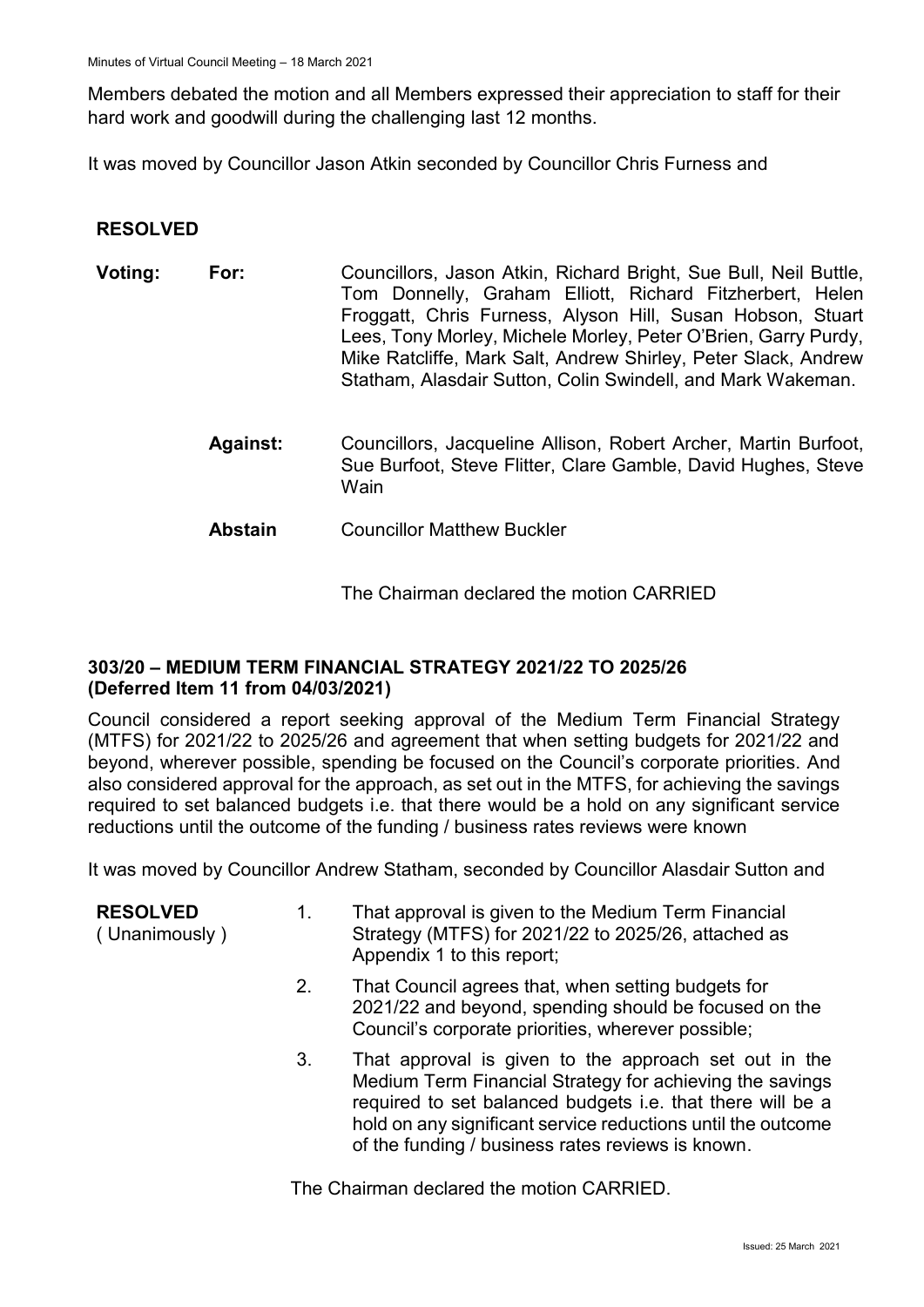Councillor Rose left the meeting 19:22

# **304/20** – **CAPITAL STRATEGY REPORT FOR 2021/22 (Deferred Item 12 from 04/03/2021)**

Council considered a report seeking approval of the District Council's Capital Strategy Report for 2021/22

It was moved by Councillor Andrew Shirley, seconded by Councillor Alyson Hill and

**RESOLVED** (unanimously) That the Capital Strategy Report for 2021/22 is approved.

| Voting | In favour | 33 |
|--------|-----------|----|
|        | Against   |    |
|        | Abstain   |    |

The Chairman declared the motion CARRIED.

#### **305/20 – TREASURY MANAGEMENT STRATEGY STATEMENT 2021/22 (Deferred Item 13 from 04/03/2021)**

Council considered a report seeking approval of the Treasury Management Strategy Statement, the Annual Treasury Management Investment Strategy and the MRP policy and Prudential indicators (as set out in Appendix 1) for 2021/22.

It was moved by Councillor Jason Atkin, seconded by Councillor Mark Wakeman and

| <b>RESOLVED</b> | 1. That the Corporate Investment Strategy for 2021/22 be |
|-----------------|----------------------------------------------------------|
| (Unanimously)   | approved.                                                |

2. That the Commercial Investment Strategy for 2021/22 be approved.

The Chairman declared the motion CARRIED.

#### **306/20 – CORPORATE INVESTMENT STRATEGY AND COMMERCIAL INVESTMENT STRATEGY FOR 2021/22 (Deferred Item 14 from 04/03/2021)**

Council considered a report seeking approval for the Corporate Investment Strategy and Commercial Investment Strategy for 2021/22.

It was moved by Councillor Tony Morley, seconded by Councillor Michelle Morley and

| <b>RESOLVED</b><br>(Unanimously) | approved. | 1. That the Corporate Investment Strategy for 2021/22 be  |  |  |
|----------------------------------|-----------|-----------------------------------------------------------|--|--|
|                                  | approved. | 2. That the Commercial Investment Strategy for 2021/22 be |  |  |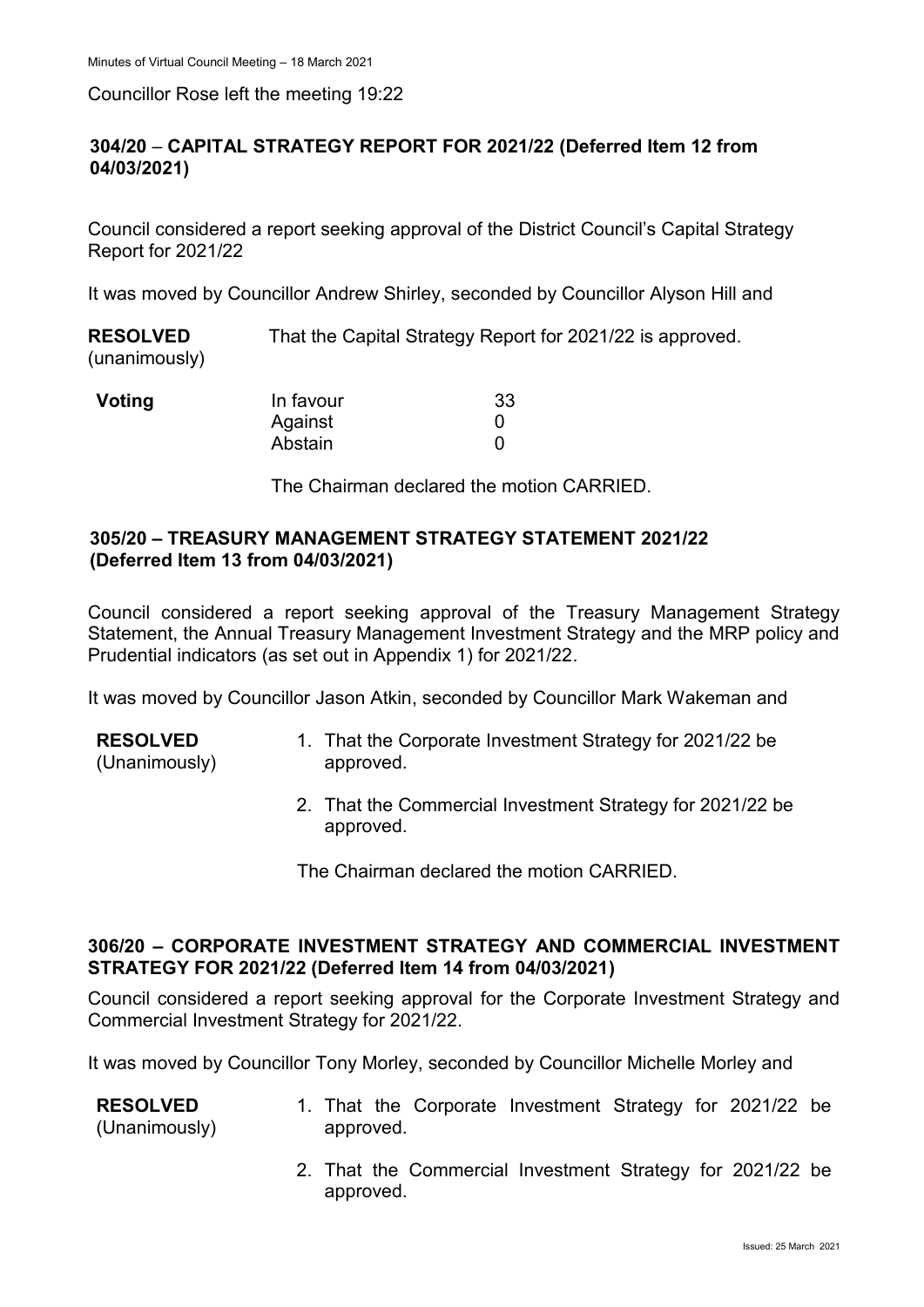The Chairman declared the motion CARRIED.

#### **305/20 – CHANGES IN POLITICAL BALANCE AND POLITICAL GROUP MEMBERSHIP**

Council received a report updating Members of the membership of political groups on the Council and report on the change to the political balance of the authority

On 19 January 2021, Councillors Richard Bright and Graham Elliott confirmed that they had formed a group with the existing Conservative Group, made up of 19 councillors. The new group would be known as the 'Conservative Group and Councillors Richard Bright and Graham Elliott'. This group was made up of 21 Members, which meant that it was the majority group on the Council.

On 27 February 2021, Councillor Joyce Pawley sadly passed away and the Council paid silent tribute to the memory of Councillor Mrs Pawley at its meeting on 4 March 2021. It was also verbally reported to that meeting that Councillor Elisa McDonagh had resigned as a councillor on 3 March 2021. The arising two vacancies has reduced the Labour Group to 3 Members

Given that there were two vacant seats on the Council and the relative proximity to the Annual Meeting of the Council, it was not recommended that the Council review the entitlement to seats on committees at the meeting. A report would be presented to the Annual Meeting, following the by-elections to fill the vacancies, which will invite the Council to agree a new seat entitlement for each political group.

The effect of these changes means that no political group is in overall control of the authority and the political balance of the Council was presently:

| Name of Group                                      | Designated                | Number         |  |
|----------------------------------------------------|---------------------------|----------------|--|
|                                                    | Leader                    | <b>Members</b> |  |
| <b>Conservative and Councillors Richard Bright</b> | Councillor                | 21             |  |
| and Graham Elliott                                 | Purdy                     |                |  |
| Green and Independent                              | Councillor                | 5              |  |
|                                                    | <b>Buttle</b>             |                |  |
| Labour                                             | Councillor                | 3              |  |
|                                                    | Ratcliffe                 |                |  |
| Liberal Democrat                                   | <b>Councillor Flitter</b> |                |  |

It was noted that Councillor Swindell was not in a political group and for the purposes of the report he was described as a non-aligned Member.

Under the Members' Allowances Scheme, special responsibility allowances are paid to the two largest minority group leaders. With the Labour Group now having 3 Members, Councillor Ratcliffe would no longer be in receipt of a special responsibility allowance as a minority group leader.

The change in group membership arising from Councillor Bright and Elliott's decision to form an alliance with the Conservative Group to become a single political group also had the effect of increasing the allowance paid to Councillor Purdy from £11,331 from £11,793, and consequently the allowance paid to Councillor Hobson from £5,781 to £5,897.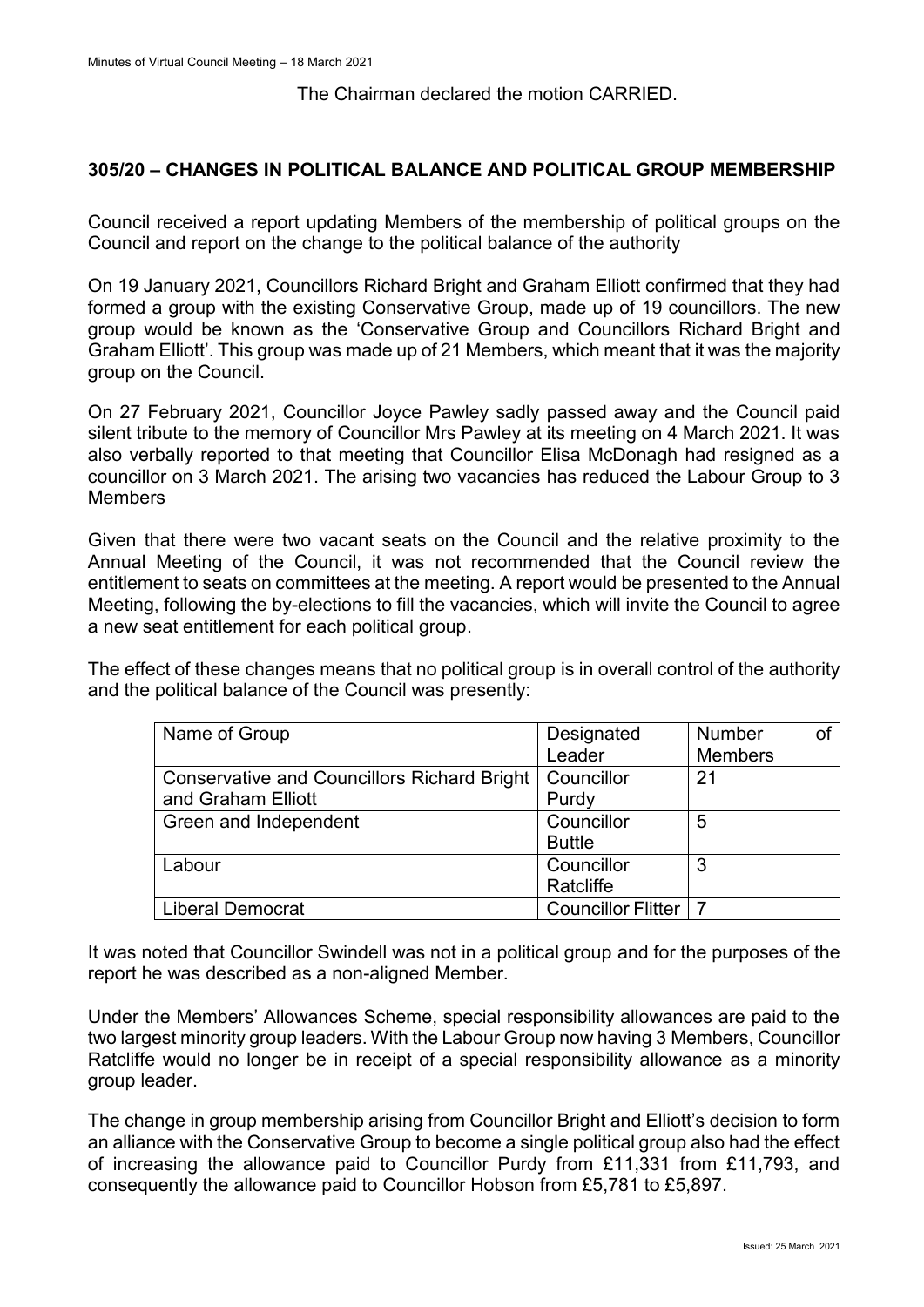Councillors Neil Buttle, Steve Flitter, Susan Hobson, Garry Purdy, and Mike Ratcliffe declared an interest and did not vote on this item.

It was moved by Councillor Sue Bull, seconded by Councillor Andrew Shirley and

#### **RESOLVED** 1. That the operation of four political groups on the Council and the detail of their designated Leaders be noted:

- (a) Conservative Group and Councillors Richard Bright and Graham Elliott – Councillor Garry Purdy (Leader of the Council)
- (b) Green and Independent Group Councillor Neil Buttle
- (c) Labour Group Councillor Mike Ratcliffe
- (d) Liberal Democrat Group Councillor Steve Flitter
- 2. That the following special responsibility allowances be paid:
	- (a) Councillor Purdy £11,793 (effective from 19 January 2021)
	- (b) Councillor Flitter £1,617
	- (c) Councillor Buttle £1,115
	- (d) Councillor Hobson £5,897 (effective from 19 January 2021)

| Voting | In favour | 28 |
|--------|-----------|----|
|        | Against   |    |
|        | Abstain   |    |

The Chairman declared the motion CARRIED.

19:47 The Chairman declared an 8 minute comfort break

Councillors Steve Flitter and Mike Ratcliffe left the meeting

Meeting re convened 19:55

#### **306/20 – DELEGATION OF AUTHORITY – TEMPORARY APPOINTMENTS TO PARISH COUNCILS**

Council considered a report seeking approval to delegate authority to the Director of Corporate and Customer Services to make temporary appointments to Birchover and Mappleton parish councils, which were inquorate and unable to act.

The quorum for any meeting of either Birchover or Mappleton Parish Council was three. Birchover Parish Council required three temporary councillors to be appointed and Mappleton Parish Council was in need of one temporary councillor to become quorate again.

Birchover Parish Council had not yet signed off its Statement of Accounts for the previous financial year, and was therefore at risk of a Public Interest Report being published if the Parish Council was not able to act. Similarly, Mappleton Parish Council had financial matters that need to be transacted by a quorate council. On this basis, it was necessary for the District Council to consider delegating authority to the Director of Corporate and Customer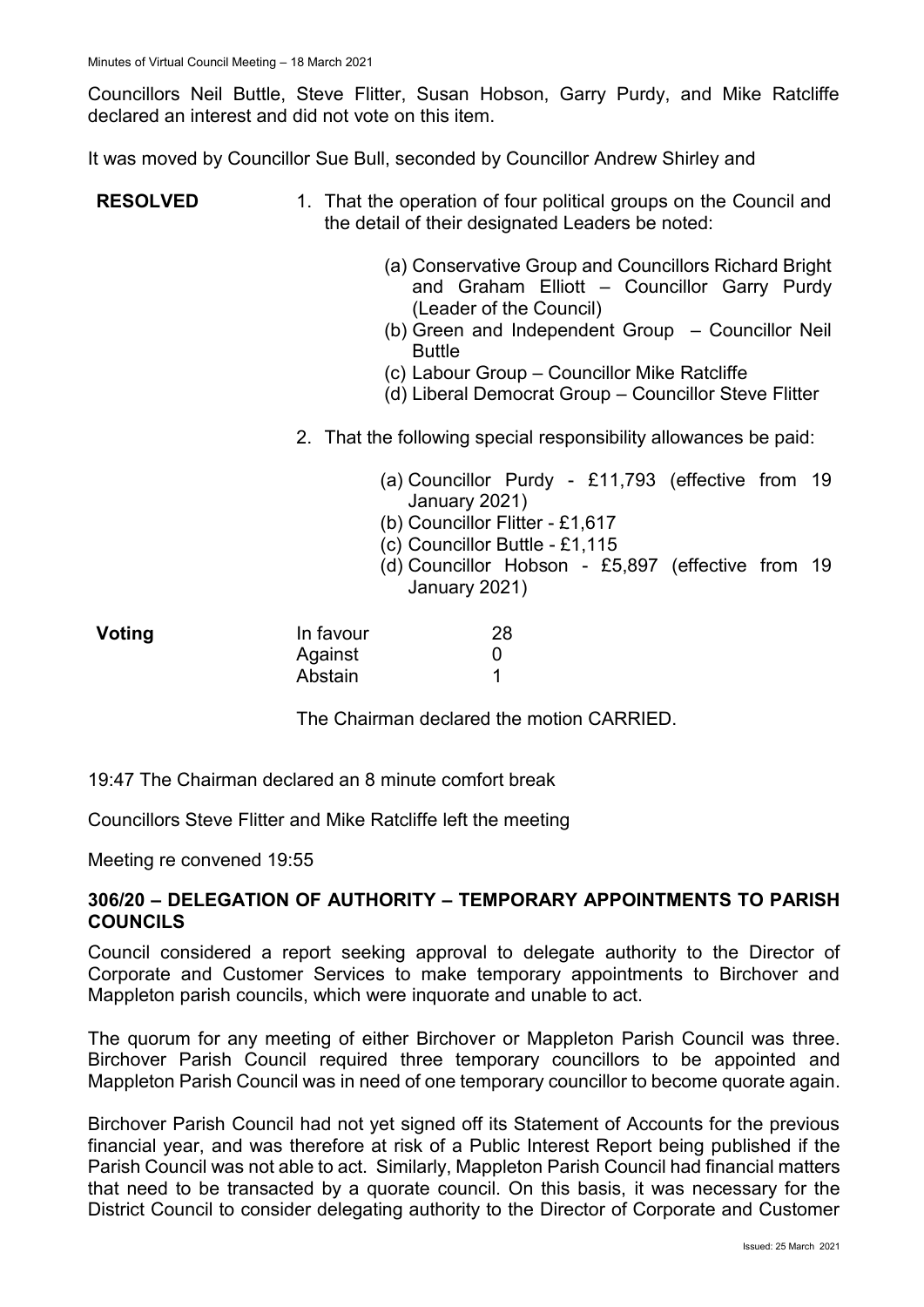Services to make temporary appointments to the parishes until the vacancies were filled under the power it has under Section 91 of the Local Government Act 1972. The use of this power is a function reserved to Council, which had not been delegated to an officer. The decision to delegate authority therefore had to be made by the Council.

Councillor Atkin raised the question on what provision there was for meetings after 7 May 2021.

The Director of Corporate and Customer Service informed Members:

*"The current position is that the Government has done nothing to date to suggest that virtual meetings will be able to continue after 7 May 2021.* 

*The Association of Democratic Services Officers and Lawyers in Local Government have issued a claim in the High Court to allow the continuation of remote meetings. The claim also included an application to expedite the proceedings before 6 May 2021. From conversations I've had with colleagues at ADSO in the past 48 hours, I do not think we are likely to see a rapid consideration of the case and it may be very late before the deadline before any conclusion is reached. I will be bringing a paper to the Council meeting on 22 April setting out how we intend to manage this situation at the District Council."*

It was moved by Councillor Helen Froggatt, seconded by Councillor Chris Furness and

**RESOLVED** (Unanimously) That authority be delegated to the Director of Corporate and Customer Services to make the necessary order to appoint temporary Parish Councillors to serve on Birchover Parish Council and Mappleton Parish Council that are inquorate and unable to act until such time as an election or co-option can be held and those elected or co-opted have taken up office;

The Chairman declared the motion CARRIED

#### **307/20 – LOCAL GOVERNMENT BOUNDARY COMMISSION FOR ENGLAND'S RECOMMENDATIONS FOR NEW ELECTORAL ARRANGMENTS AND WARD BOUNDARIES IN THE DERBYSHIRE DALES**

Council received a report to note the draft recommendations of the Local Government Boundary Commission for England's (LGBCE) in respect of proposed electoral arrangements for Derbyshire Dales District Council..

The LGBCE had reported that it received 51 submissions in response to the consultation on ward boundaries. In making its recommendations, the LGBCE had stated that it had taken into account local evidence received, as well as individual and collective submissions from political groups and parties.

The draft recommendations were for four three-councillor wards, five two-councillor wards and 12 one-councillor wards, and the Commission considered that its recommendations would provide for good electoral equality whilst reflecting community identities and interests based on the evidence received during the consultation.

On 2 February 2021, the LGBCE commenced the consultation on its draft recommendations for electoral arrangements in the Derbyshire Dales. The consultation was due to cease on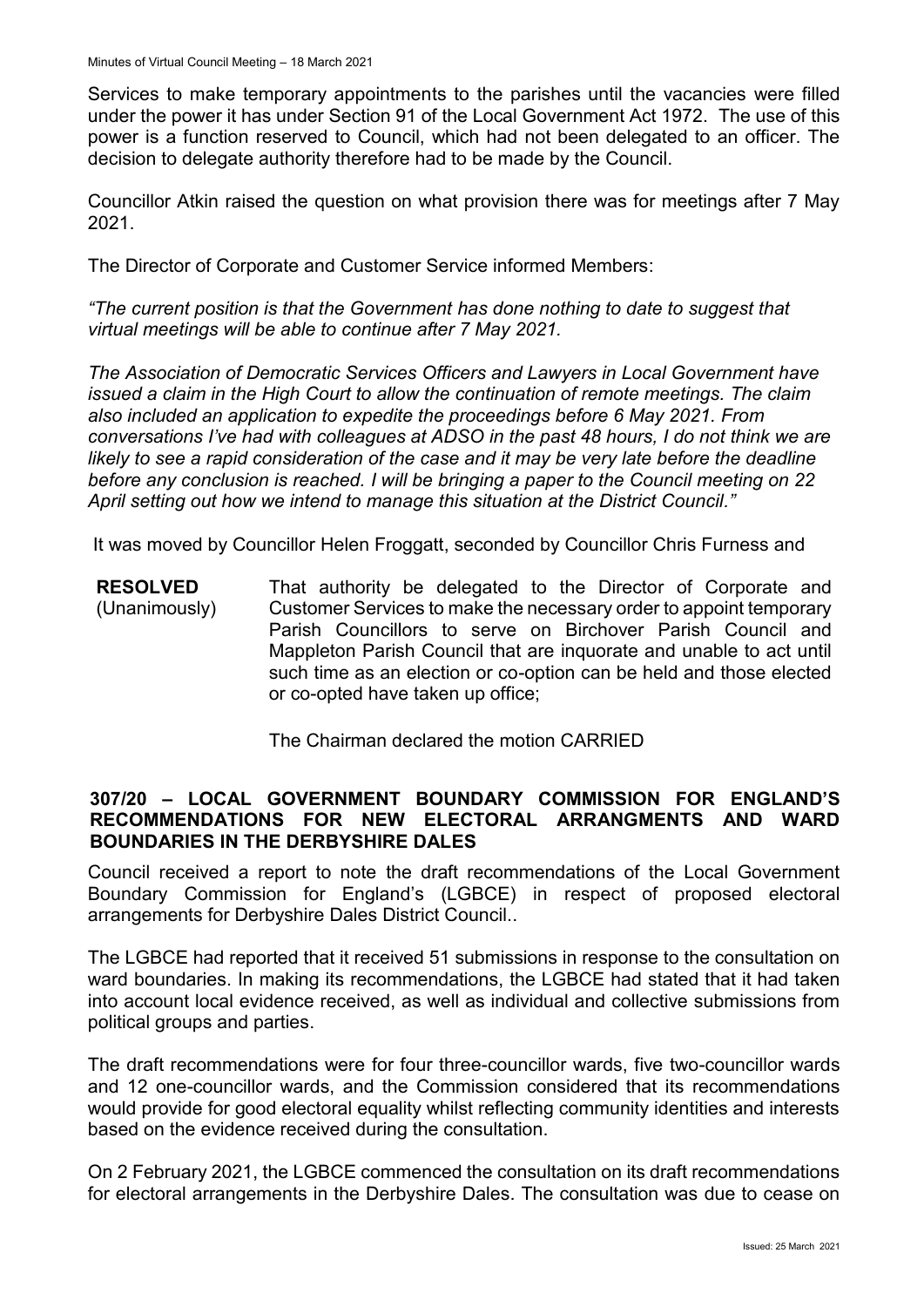12 April 2021, after which the LGBCE would analyse submissions and begin to form its final recommendations, which would then be published formally on 29 June 2021.

Councillor Gamble questioned why the Authority wasn't making any recommendation.

The Director of Corporate and Customer Services informed Members that the proposals had been considered from a service delivery perspective, which had not presented any concerns, but it was not considered likely that a unified position on the recommendations could be agreed between the political groups of the Council. However, if Members were able to reach a consensus and agreed that by way of a vote, then that would enable the Council to submit a response.

Councillor Purdy encouraged Members to reply to the consultation before 12 April 2021 if they had not already done so.

It was moved by Councillor Garry Purdy, seconded by Councillor Susan Hobson and

**RESOLVED** That the draft recommendations of the Local Government Boundary Commission for England in respect proposed electoral arrangements for Derbyshire Dales District Council be noted.

| Voting | In favour | 26 |
|--------|-----------|----|
|        | Against   |    |
|        | Abstain   |    |

The Chairman declared the motion CARRIED.

#### **308/20 – MOTION TO CONTINUE**

It was moved by Councillor Jason Atkin, seconded by Councillor Michelle Morley and

**RESOLVED** ( Unanimously ) That, in accordance with Rule of Procedure 13, the meeting continue beyond 2 hours 30 minutes to enable the business on the agenda to be concluded.

The Chairman declared the motion CARRIED.

Councillor Mark Salt left the meeting at 20:33

#### **309/20 – PEAKS AND DALES RAILWAY – MANCHESTER AND EAST MIDLANDS RAIL ACTION PARNERSHIP**

The Council received a report to note the views of Derbyshire County Council and the Peak District National Park Authority, over the proposals being advocated by Peaks and Dales Rail to re-open the railway line from Matlock to Manchester.

Members debated the report and supported Derbyshire County Council and the Peak District National Park Authority views and requested the wording to be changed to 'Endorse and note'